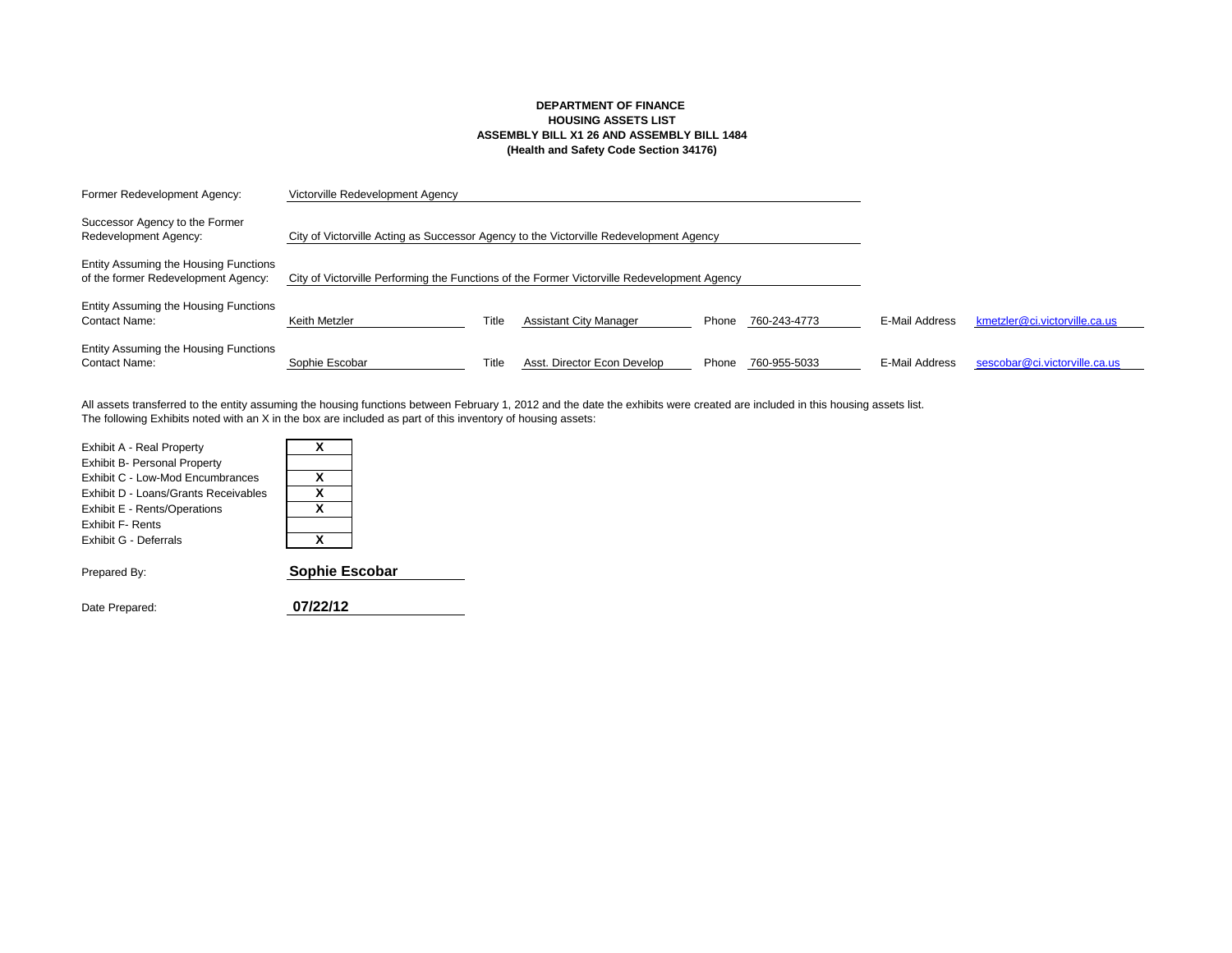#### **City of Victorville Inventory of Assets Received Pursuant to Health and Safety Code section 34176 (a) (2)**

|                |                    | <b>Legal Title and</b> | <b>Carrying Value</b> | <b>Total</b><br>square | <b>Square footage</b><br>reserved for low- | Is the property<br>encumbered by<br>a low-mod<br>housing | Source of low-<br>mod housing | Date of<br>transfer to<br><b>Housing</b><br><b>Successor</b> | <b>Construction</b><br>or acquisition<br>cost funded<br>with Low-Mod<br><b>Housing Fund</b> | <b>Construction</b><br>or acquisition<br>costs funded<br>with other | Construction<br>or acquisition<br>costs funded<br>with non-RDA | Date of<br>construction<br>or<br>acquisition<br>by the | Interest in<br>real property<br>(option to<br>purchase,<br>easement, |
|----------------|--------------------|------------------------|-----------------------|------------------------|--------------------------------------------|----------------------------------------------------------|-------------------------------|--------------------------------------------------------------|---------------------------------------------------------------------------------------------|---------------------------------------------------------------------|----------------------------------------------------------------|--------------------------------------------------------|----------------------------------------------------------------------|
| Item#          | Type of Asset a/   | <b>Description</b>     | of Asset              | footage                | mod housing                                | covenant?                                                | covenant b/                   | Agency                                                       | monies                                                                                      | <b>RDA funds</b>                                                    | funds                                                          | former RDA                                             | $etc.$ )                                                             |
|                | /m with commercial | VRA/0478-105-08&18     | \$1,720,134           | 42,602                 | 21,301                                     | no                                                       | N/A                           | **no transfer                                                | \$1,720,134                                                                                 | \$0                                                                 | \$0                                                            | 1/24/2008                                              | fee simple                                                           |
| $\overline{2}$ | low mod housing    | VRA/0478-105-04        | \$151,254             | 7,100                  | 7,100                                      | no                                                       | N/A                           | *no transfer                                                 | \$151,254                                                                                   | \$0                                                                 | \$0                                                            | 11/30/2007                                             | fee simple                                                           |
| 3              | ow mod housing     | VRA/0478-105-07        | \$36,145              | 7.100                  | 7.100                                      | no                                                       | N/A                           | **no transfer                                                | \$36,145                                                                                    | \$0                                                                 | \$0                                                            | 1/28/2008                                              | fee simple                                                           |
| $\overline{4}$ | low mod housing    | VRA/0478-211-25        | \$645,016             | 14,201                 | 14,201                                     | no                                                       | N/A                           | **no transfer                                                | \$645,016                                                                                   | \$0                                                                 | \$0                                                            | 2/29/2008                                              | fee simple                                                           |
| 5              | low mod housing    | VRA/0478-211-03 & 04   | \$81,063              | 7.100                  | 7,100                                      | no                                                       | N/A                           | **no transfer                                                | \$81.063                                                                                    | \$0                                                                 | \$0                                                            | 4/18/2008                                              | fee simple                                                           |
| 6              | low mod housing    | VRA/0478-044-30        | \$161,846             | 35,118                 | 35,118                                     | no                                                       | N/A                           | *no transfer                                                 | \$161,846                                                                                   | \$0                                                                 | \$0                                                            | 3/12/2008                                              | fee simple                                                           |
|                | ow mod housing     | VRA/0478-212-11        | \$151,274             | 7.100                  | 7,100                                      | no                                                       | N/A                           | *no transfer                                                 | \$151,274                                                                                   | \$0                                                                 | \$0                                                            | 4/25/2008                                              | fee simple                                                           |
| 8              | ow mod housing     | VRA/0478-044-37        | \$193,988             | 26,041                 | 26,041                                     | no                                                       | N/A                           | *no transfer                                                 | \$193,988                                                                                   | \$0                                                                 | \$0                                                            | 4/19/2008                                              | fee simple                                                           |
| 9              | low mod housing    | VRA/0478-105-01        | \$231,483             | 7.100                  | 7,100                                      | no                                                       | N/A                           | **no transfer                                                | \$231,483                                                                                   | \$0                                                                 | \$0                                                            | 5/1/2008                                               | fee simple                                                           |
| 10             | ow mod housing     | VRA/0478-105-03        | \$191,435             | 7,100                  | 7,100                                      | no                                                       | N/A                           | **no transfer                                                | \$191,435                                                                                   | \$0                                                                 | \$0                                                            | 4/30/2008                                              | fee simple                                                           |
| 11             | ow mod housing     | VRA/0478-211-02        | \$182,865             | 7,100                  | 7,100                                      | no                                                       | N/A                           | *no transfer                                                 | \$182,865                                                                                   | \$0                                                                 | \$0                                                            | 4/30/2008                                              | fee simple                                                           |
| 12             | ow mod housing     | VRA/0478-211-01        | \$197,213             | 7.100                  | 7.100                                      | no                                                       | N/A                           | *no transfer                                                 | \$197,213                                                                                   | \$0                                                                 | \$0                                                            | 6/2/2008                                               | fee simple                                                           |
| 13             | ow mod housing     | VRA/0478-105-06        | \$273.234             | 7.100                  | 7,100                                      | no                                                       | N/A                           | *no transfer                                                 | \$273.234                                                                                   | \$0                                                                 | \$0                                                            | 6/2/2008                                               | fee simple                                                           |
| 14             | ow mod housing     | VRA/0478-106-02        | \$158,518             | 7.100                  | 7,100                                      | no                                                       | N/A                           | *no transfer                                                 | \$158,518                                                                                   | \$0                                                                 | \$0                                                            | 6/2/2008                                               | fee simple                                                           |
| 15             | ow mod housing     | VRA/0478-106-03        | \$273,004             | 7,100                  | 7,100                                      | no                                                       | N/A                           | *no transfer                                                 | \$273,004                                                                                   | \$0                                                                 | \$0                                                            | 6/2/2008                                               | fee simple                                                           |
| 16             | ow mod housing     | VRA/0478-106-04        | \$330,247             | 7,100                  | 7,100                                      | no                                                       | N/A                           | *no transfer                                                 | \$330,247                                                                                   | \$0                                                                 | \$0                                                            | 6/2/2008                                               | fee simple                                                           |
| 17             | ow mod housing     | VRA/0478-106-07        | \$809,205             | 14,375                 | 14,375                                     | no                                                       | N/A                           | *no transfer                                                 | \$809,205                                                                                   | \$0                                                                 | \$0                                                            | 6/2/2008                                               | fee simple                                                           |
| 18             | ow mod housing     | VRA/0478-212-12        | \$191,387             | 7,100                  | 7,100                                      | no                                                       | N/A                           | *no transfer                                                 | \$191,387                                                                                   | \$0                                                                 | \$0                                                            | 6/11/2008                                              | fee simple                                                           |
| 19             | ow mod housing     | VRA/0478-105-02        | \$228,523             | 7.100                  | 7,100                                      | no                                                       | N/A                           | **no transfer                                                | \$228,523                                                                                   | \$0                                                                 | \$0                                                            | 6/12/2008                                              | fee simple                                                           |
| 20             | ow mod housing     | VRA/0478-044-35        | \$171,524             | 4,356                  | 4,356                                      | no                                                       | N/A                           | **no transfer                                                | \$171,524                                                                                   | \$0                                                                 | \$0                                                            | 6/16/2008                                              | fee simple                                                           |
| 21             | ow mod housing     | VRA/0478-044-13 & 36   | \$370,387             | 21.597                 | 21,597                                     | no                                                       | N/A                           | *no transfer                                                 | \$370,387                                                                                   | \$0                                                                 | \$0                                                            | 7/10/2008                                              | fee simple                                                           |
| 22             | ow mod housing     | VRA/0478-044-15 & 29   | \$451,274             | 39,422                 | 39,422                                     | no                                                       | N/A                           | *no transfei                                                 | \$451,274                                                                                   | \$0                                                                 | \$0                                                            | 10/31/2008                                             | fee simple                                                           |
| 23             | ow mod housing     | VRA/0478-044-43        | \$24,000              | 21,597                 | 21,597                                     | no                                                       | N/A                           | **no transfer                                                | \$24,000                                                                                    | \$0                                                                 | \$0                                                            | 2/1/2010                                               | fee simple                                                           |
| 24             | low mod housing    | VRA/0394-031-37        | \$4,486,296           | 1,123,848              | 1,123,848                                  | no                                                       | N/A                           | **no transfer                                                | \$4,486,296                                                                                 | \$0                                                                 | \$0                                                            | 12/12/2007                                             | fee simple                                                           |
| 25             | ow mod housing     | VRA/0395-212-09        | \$1                   | 99.317                 | 99,317                                     | no                                                       | N/A                           | *no transfer                                                 | \$1                                                                                         | \$0                                                                 | \$0                                                            | 4/15/2002                                              | fee simple                                                           |
| 26             | ow mod housing     | VRA/0478-244-09        | \$10,300              | 4,356                  | 4,356                                      | no                                                       | N/A                           | *no transfei                                                 | \$0                                                                                         | \$10,300                                                            | \$0                                                            | 7/25/2005                                              | fee simple                                                           |
| 27             | ow mod housing     | VRA/0478-244-11        | \$4,050               | 4.356                  | 4,356                                      | no                                                       | N/A                           | *no transfer                                                 | \$0                                                                                         | \$4,050                                                             | \$0                                                            | 7/25/2005                                              | fee simple                                                           |
| 28             | ow mod housing     | VRA/0478-244-12        | \$7,850               | 13.068                 | 13.068                                     | no                                                       | N/A                           | *no transfei                                                 | \$0                                                                                         | \$7,850                                                             | \$0                                                            | 7/25/2005                                              | fee simple                                                           |
| 29             | ow mod housing     | VRA/0478-244-17        | \$32,137              | 4.356                  | 4.356                                      | no                                                       | N/A                           | **no transfei                                                | \$0                                                                                         | \$32,137                                                            | \$0                                                            | 7/25/2005                                              | fee simple                                                           |
| 30             | ow mod housing     | COV/0478-232-16        | \$16,467              | 13,068                 | 13,068                                     | no                                                       | N/A                           | **no transfe                                                 | \$0                                                                                         | \$16,467                                                            | \$0                                                            | 2/5/2007                                               | fee simple                                                           |
| 31             | ow mod housing     | COV/0478-211-24        | \$16,150              | 4,356                  | 4,356                                      | no                                                       | N/A                           | *no transfe                                                  | \$0                                                                                         | \$16,150                                                            | \$0                                                            | 1/6/2006                                               | fee simple                                                           |
| 32             | ow mod housing     | COV/0478-212-10        | \$28,593              | 4,356                  | 4,356                                      | no                                                       | N/A                           | **no transfe                                                 | \$0                                                                                         | \$28,593                                                            | \$0                                                            | 1/6/2006                                               | fee simple                                                           |
| 33             | /m with commercial | COV/0478-214-06        | \$65,462              | 4,356                  | 2,178                                      | no                                                       | N/A                           | **no transfe                                                 | \$0                                                                                         | \$65,462                                                            | \$0                                                            | 2/5/2007                                               | fee simple                                                           |
| 34             | m with commercial  | COV/0478-214-07        | \$9,562               | 2,178                  | 1,089                                      | no                                                       | N/A                           | **no transfe                                                 | \$0                                                                                         | \$9,562                                                             | \$0                                                            | 2/5/2007                                               | fee simple                                                           |
| 35             | 'm with commercial | COV/0478-214-08        | \$20,012              | 2,178                  | 1,089                                      | no                                                       | N/A                           | **no transfe                                                 | \$0                                                                                         | \$20,012                                                            | \$0                                                            | 2/5/2007                                               | fee simple                                                           |
| 36             | ow mod housing     | RDA/0395-137-30        | \$2,507,761           | 145.202                | 145,202                                    | no                                                       | N/A                           | *no transfei                                                 | \$0                                                                                         | \$0                                                                 | \$2,507,761                                                    | 11/25/2009                                             | fee simple                                                           |
| 37             | ow mod housino     | RDA/0478-244-10        | \$124,250             | 2.100                  | 2.100                                      | no                                                       | N/A                           | **no transfei                                                | \$0                                                                                         | \$0                                                                 | \$124,250                                                      | 3/23/2010                                              | fee simple                                                           |
| 38             | ow mod housing     | RDA/0478-044-43        | \$24,000              | 1,307                  | 1,307                                      | no                                                       | N/A                           | **no transfer                                                | \$0                                                                                         | \$0                                                                 | \$24,000                                                       | 1/27/2010                                              | fee simple                                                           |
| 39             | ow mod housing     | RDA/3104-491-25        | \$120,000             | 2,603                  | 2,603                                      | no                                                       | N/A                           | *no transfei                                                 | \$0                                                                                         | \$0                                                                 | \$120,000                                                      | 3/29/2011                                              | fee simple                                                           |
| 40             | ow mod housing     | RDA/3104-411-49        | \$121,300             | 2,562                  | 2,562                                      | no                                                       | N/A                           | **no transfer                                                | \$0                                                                                         | \$0                                                                 | \$121,300                                                      | 3/31/2011                                              | fee simple                                                           |
| 41             | ow mod housing     | RDA/3104-411-45        | \$118,064             | 2.682                  | 2,682                                      | no                                                       | N/A                           | **no transfer                                                | \$0                                                                                         | \$0                                                                 | \$118,064                                                      | 6/7/2011                                               | fee simple                                                           |
| 42             | low mod housing    | RDA/3104-111-34        | \$103,362             | 2,335                  | 2,335                                      | no                                                       | N/A                           | **no transfer                                                | \$0                                                                                         | \$0                                                                 | \$103,362                                                      | 6/17/2011                                              | fee simple                                                           |
| 43             | low mod housing    | RDA/0395-621-38        | \$72,000              | 1.352                  | 1.352                                      | no                                                       | N/A                           | **no transfei                                                | \$0                                                                                         | \$0                                                                 | \$72,000                                                       | 9/30/2011                                              | fee simple                                                           |
| 44             | ow mod housing     | RDA/3094-071-50        | \$110,000             | 1,650                  | 1,650                                      | no                                                       | N/A                           | *no transfer                                                 | \$0                                                                                         | \$0                                                                 | \$110,000                                                      | 9/30/2011                                              | fee simple                                                           |
| 45             | ow mod housing     | RDA/3104-581-35        | \$118,900             | 1.945                  | 1.945                                      | no                                                       | N/A                           | *no transfer                                                 | \$0                                                                                         | \$0                                                                 | \$118,900                                                      | 3/31/2011                                              | fee simple                                                           |
| 46             | low mod housing    | RDA/3104-151-26        | \$104,100             | 1,679                  | 1,679                                      | no                                                       | N/A                           | *no transfer                                                 | \$0                                                                                         | \$0                                                                 | \$104,100                                                      | 4/20/2011                                              | fee simple                                                           |
|                | <b>TOTALS</b>      |                        | \$15,445,636          | 1,763,919              | 1,738,262                                  |                                                          |                               |                                                              | \$11,711,316                                                                                | \$210,583                                                           | \$3,523,737                                                    |                                                        |                                                                      |

VRA= Victorville Redevelopment Agency COV= City of Victorville

\*these are estimates only for low mod housing portion on l/m with commercial land

\*\*\*no transfers have occurred between City of Victorville and Victorville RDA as of the date of this report

a/ Asset types may include low-mod housing, mixed-income housing, low-mod housing with commercial space, mixed-income housing with commercial space.

b/ May include California Redevelopment Law, tax credits, state bond indentures, and federal funds requirements.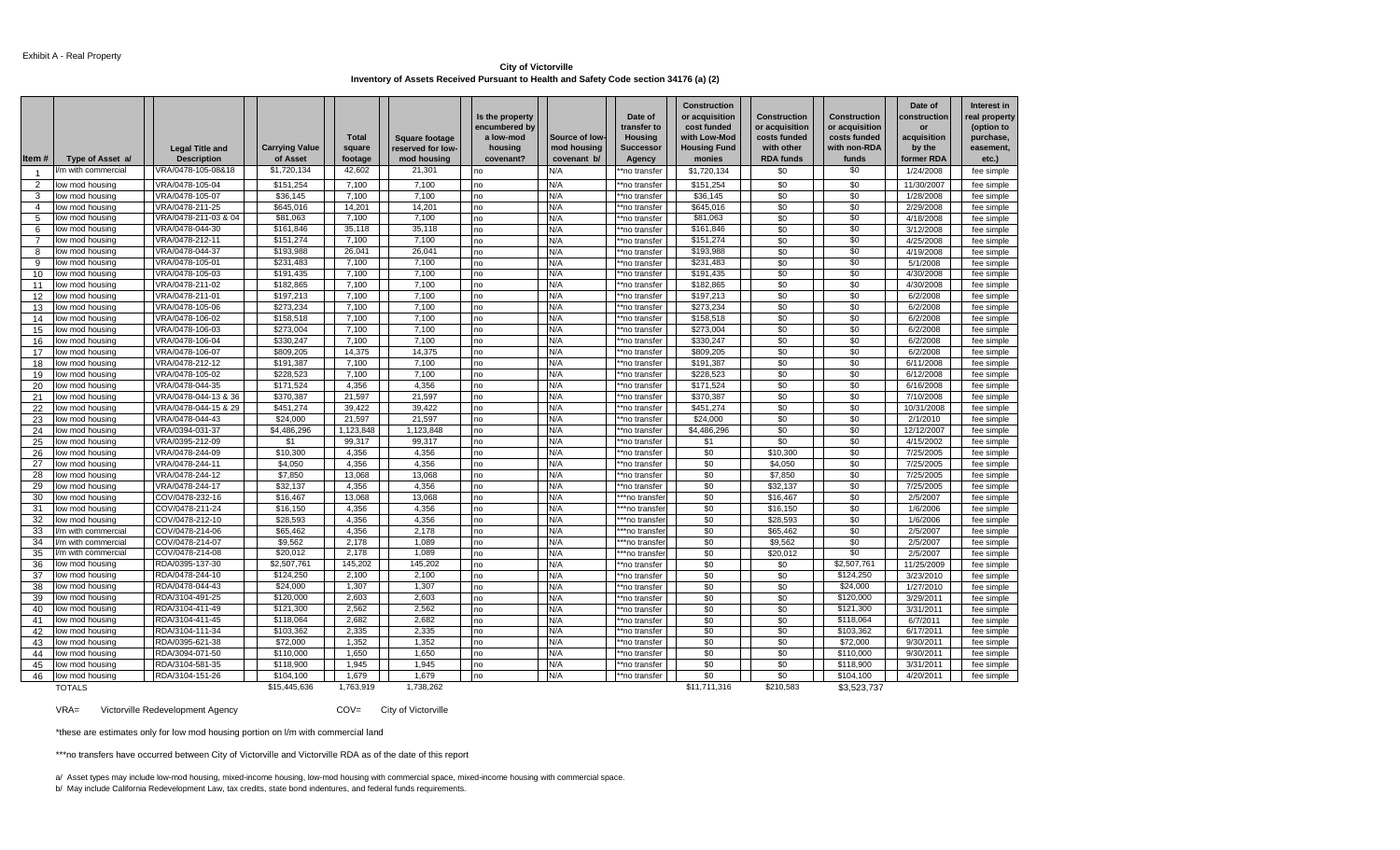#### Exhibit B - Personal Property

# **City of Victorville Inventory of Assets Received Pursuant to Health and Safety Code section 34176 (a) (2)**

| Item#                     | Type of Asset a/ | <b>Description</b> | <b>Carrying Value</b><br>of Asset | Date of<br>transfer to<br><b>Housing</b><br><b>Successor</b><br><b>Agency</b> | <b>Acquisition</b><br>cost funded<br>with Low-Mod<br><b>Housing Fund</b><br>monies | <b>Acquisition</b><br>costs funded<br>with other RDA<br>funds | <b>Acquisition</b><br>costs funded<br>with non-<br><b>RDA funds</b> | Date of<br>acquisition by<br>the former RDA |
|---------------------------|------------------|--------------------|-----------------------------------|-------------------------------------------------------------------------------|------------------------------------------------------------------------------------|---------------------------------------------------------------|---------------------------------------------------------------------|---------------------------------------------|
| 1                         |                  |                    |                                   |                                                                               |                                                                                    |                                                               |                                                                     |                                             |
| $\overline{2}$            |                  |                    |                                   |                                                                               |                                                                                    |                                                               |                                                                     |                                             |
| $\ensuremath{\mathsf{3}}$ |                  |                    |                                   |                                                                               |                                                                                    |                                                               |                                                                     |                                             |
| 4                         |                  |                    |                                   |                                                                               |                                                                                    |                                                               |                                                                     |                                             |
| 5                         |                  |                    |                                   |                                                                               |                                                                                    |                                                               |                                                                     |                                             |
| 6                         |                  |                    |                                   |                                                                               |                                                                                    |                                                               |                                                                     |                                             |
| $\overline{7}$            |                  |                    |                                   |                                                                               |                                                                                    |                                                               |                                                                     |                                             |
| 8                         |                  |                    |                                   |                                                                               |                                                                                    |                                                               |                                                                     |                                             |
| 9                         |                  |                    |                                   |                                                                               |                                                                                    |                                                               |                                                                     |                                             |
| 10                        |                  |                    |                                   |                                                                               |                                                                                    |                                                               |                                                                     |                                             |
| 11                        |                  |                    |                                   |                                                                               |                                                                                    |                                                               |                                                                     |                                             |
| 12                        |                  |                    |                                   |                                                                               |                                                                                    |                                                               |                                                                     |                                             |
| 13                        |                  |                    |                                   |                                                                               |                                                                                    |                                                               |                                                                     |                                             |
| 14                        |                  |                    |                                   |                                                                               |                                                                                    |                                                               |                                                                     |                                             |
| 15                        |                  |                    |                                   |                                                                               |                                                                                    |                                                               |                                                                     |                                             |
| 16                        |                  |                    |                                   |                                                                               |                                                                                    |                                                               |                                                                     |                                             |
| 17                        |                  |                    |                                   |                                                                               |                                                                                    |                                                               |                                                                     |                                             |
| 18                        |                  |                    |                                   |                                                                               |                                                                                    |                                                               |                                                                     |                                             |
| 19                        |                  |                    |                                   |                                                                               |                                                                                    |                                                               |                                                                     |                                             |
| 20                        |                  |                    |                                   |                                                                               |                                                                                    |                                                               |                                                                     |                                             |

a/ Asset types any personal property provided in residences, including furniture and appliances, all housing-related files and loan documents, office supplies, software licenses, and mapping programs, that were acquired for low and moderate income housing purposes, either by purchase or through a loan, in whole or in part, with any source of funds.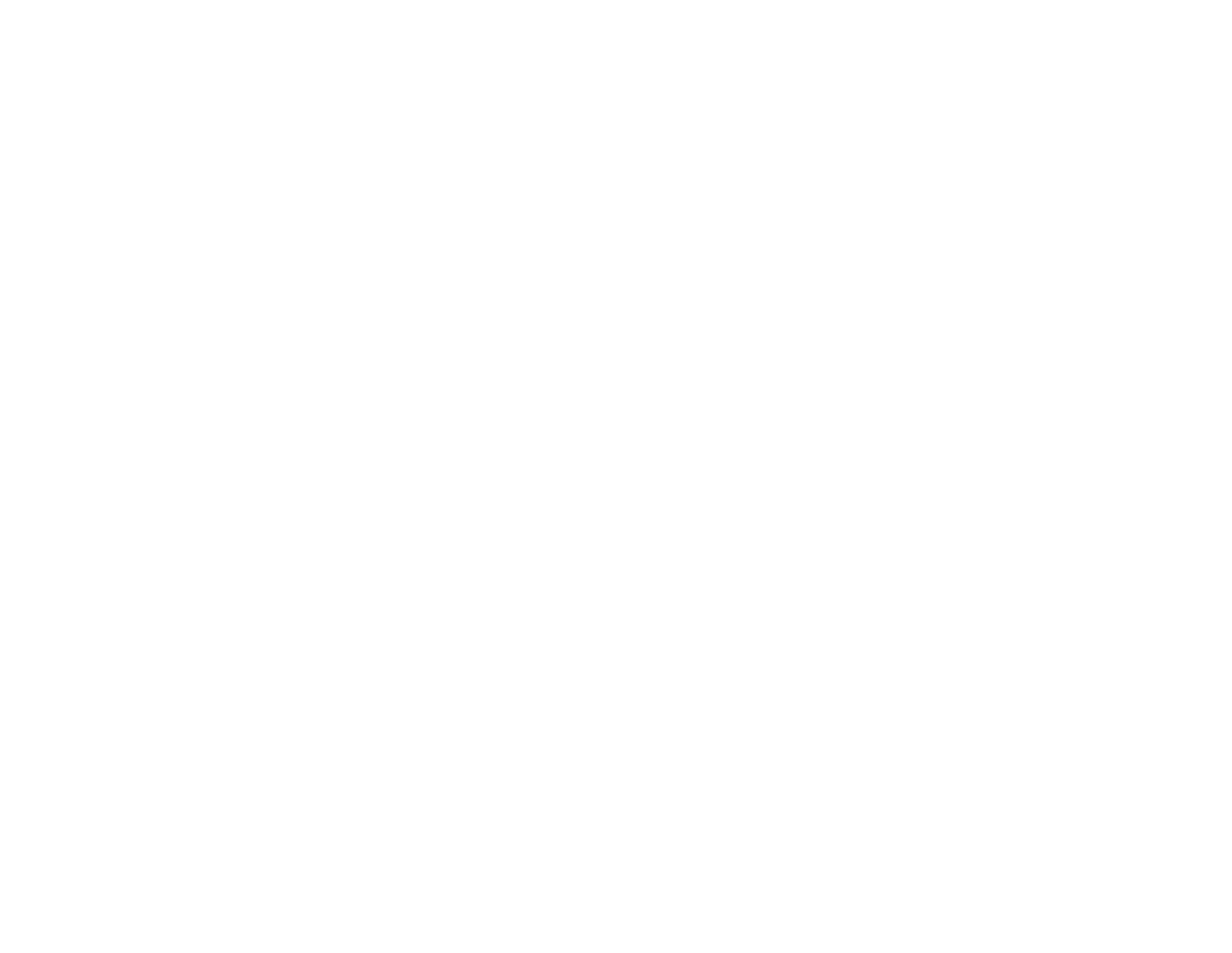**City of Victorville Inventory of Assets Received Pursuant to Health and Safety Code section 34176 (a) (2)** 

| Item $#$       | Type of housing built<br>or acquired with<br>enforceably obligated<br>funds a/ | Date contract for<br>Enforceable<br><b>Obligation was</b><br>executed | <b>Contractual</b><br>counterparty   | <b>Total amount</b><br>currently<br>owed for the<br>Enforceable<br>Obligation | Is the property<br>encumbered by<br>a low-mod<br>housing<br>covenant? | Source of low-<br>mod housing<br>covenant b/ | <b>Current</b><br>owner of the<br>property | <b>Construction or</b><br>acquisition cost<br>funded with<br>Low-Mod<br><b>Housing Fund</b><br>monies | <b>Construction or</b><br>acquisition costs<br>funded with<br>other RDA funds | <b>Construction</b><br>or acquisition<br>costs funded<br>with non-RDA<br>funds | Date of<br>construction or<br>acquisition of<br>the property |
|----------------|--------------------------------------------------------------------------------|-----------------------------------------------------------------------|--------------------------------------|-------------------------------------------------------------------------------|-----------------------------------------------------------------------|----------------------------------------------|--------------------------------------------|-------------------------------------------------------------------------------------------------------|-------------------------------------------------------------------------------|--------------------------------------------------------------------------------|--------------------------------------------------------------|
|                | low mod housing                                                                | 11/15/2010                                                            | <b>Amcal Hillcrest</b><br>Court Fund | 620,000<br>\$                                                                 | yes                                                                   | CRL                                          | Victorville RDA                            | \$0                                                                                                   | \$0                                                                           | \$2,507,761                                                                    | 11/25/09                                                     |
| 2              |                                                                                |                                                                       |                                      |                                                                               |                                                                       |                                              |                                            |                                                                                                       |                                                                               |                                                                                |                                                              |
| 3              |                                                                                |                                                                       |                                      |                                                                               |                                                                       |                                              |                                            |                                                                                                       |                                                                               |                                                                                |                                                              |
|                |                                                                                |                                                                       |                                      |                                                                               |                                                                       |                                              |                                            |                                                                                                       |                                                                               |                                                                                |                                                              |
| 5              |                                                                                |                                                                       |                                      |                                                                               |                                                                       |                                              |                                            |                                                                                                       |                                                                               |                                                                                |                                                              |
| 6              |                                                                                |                                                                       |                                      |                                                                               |                                                                       |                                              |                                            |                                                                                                       |                                                                               |                                                                                |                                                              |
| $\overline{ }$ |                                                                                |                                                                       |                                      |                                                                               |                                                                       |                                              |                                            |                                                                                                       |                                                                               |                                                                                |                                                              |
| 8              |                                                                                |                                                                       |                                      |                                                                               |                                                                       |                                              |                                            |                                                                                                       |                                                                               |                                                                                |                                                              |
| 9              |                                                                                |                                                                       |                                      |                                                                               |                                                                       |                                              |                                            |                                                                                                       |                                                                               |                                                                                |                                                              |
| 10             |                                                                                |                                                                       |                                      |                                                                               |                                                                       |                                              |                                            |                                                                                                       |                                                                               |                                                                                |                                                              |
| 11             |                                                                                |                                                                       |                                      |                                                                               |                                                                       |                                              |                                            |                                                                                                       |                                                                               |                                                                                |                                                              |
| 12             |                                                                                |                                                                       |                                      |                                                                               |                                                                       |                                              |                                            |                                                                                                       |                                                                               |                                                                                |                                                              |
| 13             |                                                                                |                                                                       |                                      |                                                                               |                                                                       |                                              |                                            |                                                                                                       |                                                                               |                                                                                |                                                              |
| 14             |                                                                                |                                                                       |                                      |                                                                               |                                                                       |                                              |                                            |                                                                                                       |                                                                               |                                                                                |                                                              |
| 15             |                                                                                |                                                                       |                                      |                                                                               |                                                                       |                                              |                                            |                                                                                                       |                                                                               |                                                                                |                                                              |
| 16             |                                                                                |                                                                       |                                      |                                                                               |                                                                       |                                              |                                            |                                                                                                       |                                                                               |                                                                                |                                                              |
| 17             |                                                                                |                                                                       |                                      |                                                                               |                                                                       |                                              |                                            |                                                                                                       |                                                                               |                                                                                |                                                              |
| 18             |                                                                                |                                                                       |                                      |                                                                               |                                                                       |                                              |                                            |                                                                                                       |                                                                               |                                                                                |                                                              |
| 19             |                                                                                |                                                                       |                                      |                                                                               |                                                                       |                                              |                                            |                                                                                                       |                                                                               |                                                                                |                                                              |
| 20             |                                                                                |                                                                       |                                      |                                                                               |                                                                       |                                              |                                            |                                                                                                       |                                                                               |                                                                                |                                                              |

a/ May include low-mod housing, mixed-income housing, low-mod housing with commercial space, mixed-income housing with commercial space.

b/ May include California Redevelopment Law, tax credits, state bond indentures, and federal funds requirements.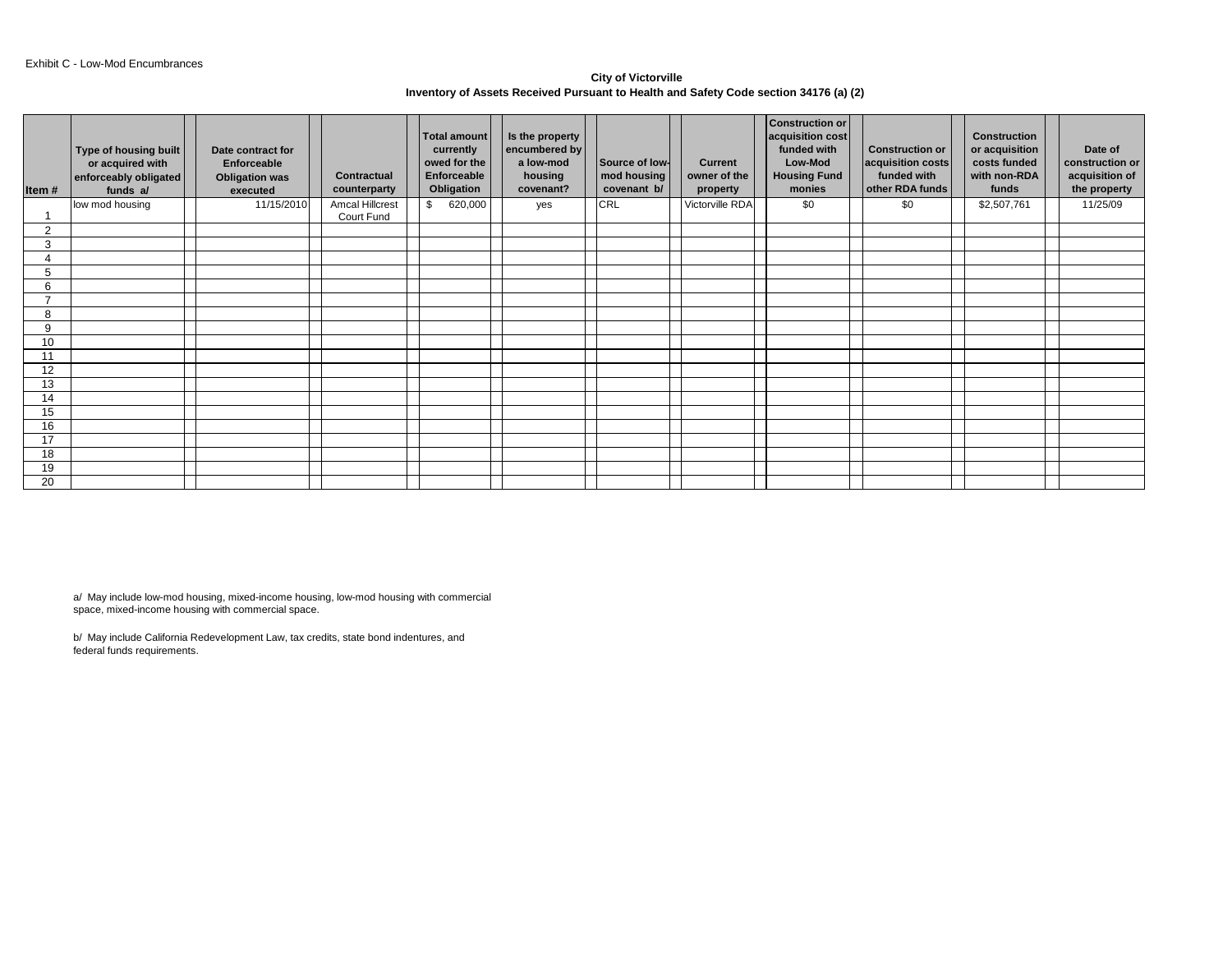## **City of Victorville Inventory of Assets Received Pursuant to Health and Safety Code section 34176 (a) (2)**

| Item#           | Was the Low-<br><b>Mod Housing</b><br><b>Fund amount</b><br>issued for a<br>loan or a<br>grant? | Amount of the loan<br>or grant | Date the loan<br>or grant was<br>issued | Person or entity to<br>whom the loan or<br>grant was issued | Purpose for which the<br>funds were loaned or<br>granted | Are there<br>contractual<br>requirements<br>specifying the<br>purposes for<br>which the<br>funds may be<br>used? | Repayment<br>date, if the<br>funds are for<br>a loan | Interest rate of loan |    | <b>Current</b><br>outstanding<br>Ioan balance |
|-----------------|-------------------------------------------------------------------------------------------------|--------------------------------|-----------------------------------------|-------------------------------------------------------------|----------------------------------------------------------|------------------------------------------------------------------------------------------------------------------|------------------------------------------------------|-----------------------|----|-----------------------------------------------|
| 1               | loan                                                                                            | \$<br>4,950                    | 6/26/2002                               | Caracciolo                                                  | First Time homebuyer                                     | yes                                                                                                              | 30 years                                             | Primary mortgage rate | \$ | 4,950.00                                      |
| $\overline{2}$  | loan                                                                                            | \$<br>3,897                    | 7/16/2002                               | Mendez                                                      | First Time homebuyer                                     | ves                                                                                                              | 30 years                                             | Primary mortgage rate | \$ | 3,897.00                                      |
| 3               | loan                                                                                            | \$<br>3,300                    | 7/22/2002                               | Schempp                                                     | First Time homebuyer                                     | ves                                                                                                              | 30 years                                             | Primary mortgage rate | \$ | 3,300.00                                      |
| $\overline{4}$  | loan                                                                                            | \$<br>2,400                    | 7/24/2002                               | Tolliver                                                    | First Time homebuyer                                     | yes                                                                                                              | 30 years                                             | Primary mortgage rate | \$ | 2,400.00                                      |
| 5               | loan                                                                                            | \$<br>5.000                    | 7/25/2002                               | Gonzalez                                                    | First Time homebuyer                                     | ves                                                                                                              | 30 years                                             | Primary mortgage rate | \$ | 5.000.00                                      |
| 6               | loan                                                                                            | \$<br>3,384                    | 8/7/2002                                | Rodriguez                                                   | First Time homebuyer                                     | yes                                                                                                              | 30 years                                             | Primary mortgage rate | \$ | 3,384.00                                      |
| $\overline{7}$  | loan                                                                                            | \$<br>6,400                    | 8/14/2002                               | Pionke                                                      | First Time homebuyer                                     | ves                                                                                                              | 30 years                                             | Primary mortgage rate | \$ | 6,400.00                                      |
| 8               | loan                                                                                            | \$<br>4,080                    | 8/14/2002                               | Pinto                                                       | First Time homebuyer                                     | yes                                                                                                              | 30 years                                             | Primary mortgage rate | \$ | 4,080.00                                      |
| 9               | loan                                                                                            | \$<br>4,448                    | 8/16/2002                               | Gonzales                                                    | First Time homebuyer                                     | ves                                                                                                              | 30 years                                             | Primary mortgage rate | \$ | 4,448.25                                      |
| 10              | loan                                                                                            | \$<br>3,450                    | 8/16/2002                               | Rossman                                                     | First Time homebuyer                                     | ves                                                                                                              | 30 years                                             | Primary mortgage rate | \$ | 3,450.00                                      |
| 11              | loan                                                                                            | \$<br>5,250                    | 8/20/2002                               | Terrill                                                     | First Time homebuyer                                     | ves                                                                                                              | 30 years                                             | Primary mortgage rate | \$ | 5,250.00                                      |
| 12              | loan                                                                                            | \$<br>7,990                    | 8/20/2002                               | Arreola                                                     | First Time homebuyer                                     | ves                                                                                                              | 30 years                                             | Primary mortgage rate | \$ | 7,990.00                                      |
| 13              | loan                                                                                            | \$<br>4,550                    | 9/4/2002                                | Grogan                                                      | First Time homebuyer                                     | ves                                                                                                              | 30 years                                             | Primary mortgage rate | \$ | 4,550.00                                      |
| 14              | loan                                                                                            | \$<br>6,600                    | 9/6/2002                                | Fortuny                                                     | First Time homebuyer                                     | ves                                                                                                              | 30 years                                             | Primary mortgage rate | \$ | 6,600.00                                      |
| 15              | loan                                                                                            | \$<br>10,700                   | 9/6/2002                                | Rivera                                                      | First Time homebuyer                                     | ves                                                                                                              | 30 years                                             | Primary mortgage rate | \$ | 10,700.00                                     |
| 16              | loan                                                                                            | \$<br>3,540                    | 9/16/2002                               | Griffith                                                    | First Time homebuyer                                     | ves                                                                                                              | 30 years                                             | Primary mortgage rate | \$ | 3,540.00                                      |
| 17              | loan                                                                                            | \$<br>5,281                    | 9/19/2002                               | Sanchez                                                     | First Time homebuyer                                     | ves                                                                                                              | 30 years                                             | Primary mortgage rate | \$ | 5.281.00                                      |
| 18              | loan                                                                                            | \$<br>4,450                    | 9/26/2002                               | Yanez                                                       | First Time homebuyer                                     | ves                                                                                                              | 30 years                                             | Primary mortgage rate | \$ | 4,450.00                                      |
| 19              | loan                                                                                            | \$<br>3,625                    | 10/2/2002                               | Yerena                                                      | First Time homebuyer                                     | yes                                                                                                              | 30 years                                             | Primary mortgage rate | \$ | 3,625.00                                      |
| 20              | loan                                                                                            | \$<br>4,047                    | 10/7/2002                               | Ruben                                                       | First Time homebuyer                                     | yes                                                                                                              | 30 years                                             | Primary mortgage rate | \$ | 4,047.00                                      |
| 21              | loan                                                                                            | \$<br>6,745                    | 10/10/2002                              | Gonzales                                                    | First Time homebuyer                                     | ves                                                                                                              | 30 years                                             | Primary mortgage rate | \$ | 6,745.00                                      |
| 22              | loan                                                                                            | \$<br>8,690                    | 10/17/2002                              | Cibrian                                                     | First Time homebuyer                                     | ves                                                                                                              | 30 years                                             | Primary mortgage rate | \$ | 8,690.00                                      |
| 23              | loan                                                                                            | \$<br>3,750                    | 11/4/2002                               | Valencia                                                    | First Time homebuyer                                     | yes                                                                                                              | 30 years                                             | Primary mortgage rate | \$ | 3,750.00                                      |
| 24              | loan                                                                                            | \$<br>4,750                    | 11/5/2002                               | Phillips                                                    | First Time homebuyer                                     | yes                                                                                                              | 30 years                                             | Primary mortgage rate | \$ | 4,750.00                                      |
| 25              | loan                                                                                            | \$<br>6,800                    | 11/18/2002                              | Ortega                                                      | First Time homebuyer                                     | yes                                                                                                              | 30 years                                             | Primary mortgage rate | \$ | 6,800.00                                      |
| 26              | loan                                                                                            | \$<br>3,594                    | 11/20/2002                              | Anderson                                                    | First Time homebuyer                                     | yes                                                                                                              | 30 years                                             | Primary mortgage rate | \$ | 3,594.00                                      |
| 27              | loan                                                                                            | \$<br>5,000                    | 11/20/2002                              | Pearson                                                     | First Time homebuyer                                     | yes                                                                                                              | 30 years                                             | Primary mortgage rate | \$ | 5,000.00                                      |
| 28              | loan                                                                                            | \$<br>3,360                    | 11/22/2002                              | Vasquez                                                     | First Time homebuyer                                     | ves                                                                                                              | 30 years                                             | Primary mortgage rate | \$ | 3,360.00                                      |
| 29              | loan                                                                                            | \$<br>2,550                    | 12/14/2002                              | Herrera                                                     | First Time homebuyer                                     | ves                                                                                                              | 30 years                                             | Primary mortgage rate | \$ | 2,550.00                                      |
| 30              | loan                                                                                            | \$<br>3,500                    | 12/16/2002                              | <b>Belcher</b>                                              | First Time homebuyer                                     | yes                                                                                                              | 30 years                                             | Primary mortgage rate | \$ | 3,500.00                                      |
| 31              | loan                                                                                            | \$<br>4,425                    | 12/18/2002                              | Emmert                                                      | First Time homebuyer                                     | yes                                                                                                              | 30 years                                             | Primary mortgage rate | \$ | 4,425.00                                      |
| 32              | loan                                                                                            | \$<br>5,200                    | 12/18/2002                              | Hernandez                                                   | First Time homebuyer                                     | yes                                                                                                              | 30 years                                             | Primary mortgage rate | \$ | 5,200.00                                      |
| 33              | loan                                                                                            | \$<br>3,177                    | 12/18/2002                              | Woods                                                       | First Time homebuyer                                     | yes                                                                                                              | 30 years                                             | Primary mortgage rate | \$ | 3,177.00                                      |
| $\overline{34}$ | loan                                                                                            | \$<br>3,585                    | 12/19/2002                              | Tarrazas                                                    | First Time homebuyer                                     | ves                                                                                                              | 30 years                                             | Primary mortgage rate | \$ | 3,585.00                                      |
| 35              | loan                                                                                            | \$<br>4,065                    | 12/20/2002                              | Harris                                                      | First Time homebuyer                                     | yes                                                                                                              | 30 years                                             | Primary mortgage rate | \$ | 4,065.00                                      |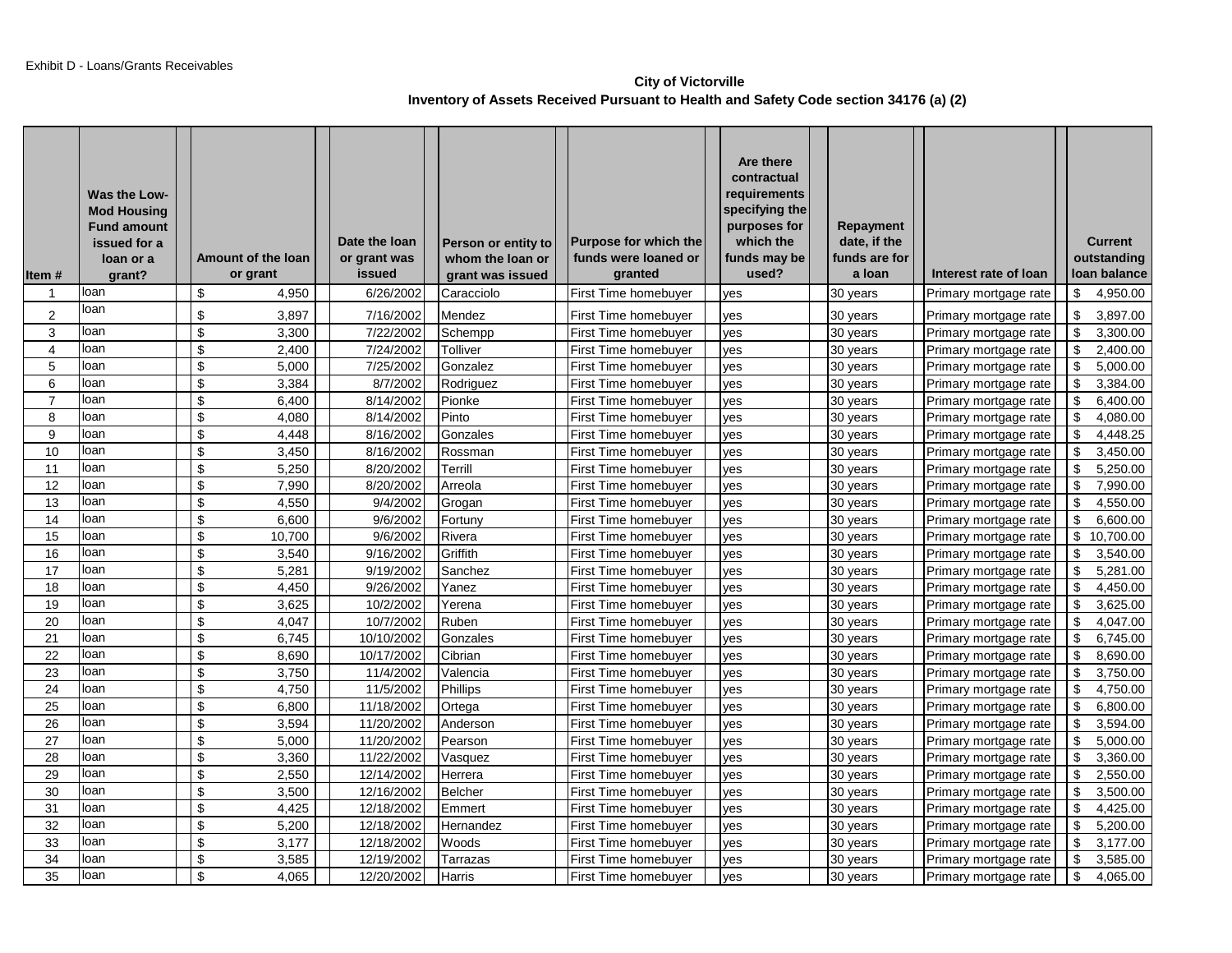| 36 | loan | \$                        | 3,105  | 1/24/2003  | Ross           | First Time homebuyer | yes | 30 years | Primary mortgage rate | \$<br>3,105.00                        |
|----|------|---------------------------|--------|------------|----------------|----------------------|-----|----------|-----------------------|---------------------------------------|
| 37 | loan | \$                        | 3,897  | 1/29/2003  | Gonzales       | First Time homebuyer | ves | 30 years | Primary mortgage rate | \$<br>3,897.00                        |
| 38 | loan | \$                        | 5,600  | 1/31/2003  | Lopez          | First Time homebuyer | yes | 30 years | Primary mortgage rate | \$<br>5,600.00                        |
| 39 | loan | \$                        | 3,302  | 2/5/2003   | <b>Street</b>  | First Time homebuyer | yes | 30 years | Primary mortgage rate | \$<br>3,302.07                        |
| 40 | loan | \$                        | 5,250  | 2/6/2003   | Lomax          | First Time homebuyer | yes | 30 years | Primary mortgage rate | \$<br>5,250.00                        |
| 41 | loan | \$                        | 5,500  | 2/24/2003  | Heflin         | First Time homebuyer | yes | 30 years | Primary mortgage rate | -\$<br>5,500.00                       |
| 42 | loan | \$                        | 6,395  | 3/4/2003   | Theimer        | First Time homebuyer | yes | 30 years | Primary mortgage rate | \$<br>6,395.00                        |
| 43 | loan | \$                        | 3,900  | 3/5/2003   | Bumgarner      | First Time homebuyer | yes | 30 years | Primary mortgage rate | $\sqrt{3}$<br>3,900.00                |
| 44 | loan | \$                        | 5,916  | 3/6/2003   | Zuniga         | First Time homebuyer | yes | 30 years | Primary mortgage rate | \$<br>5,916.30                        |
| 45 | loan | \$                        | 6,995  | 3/8/2003   | McKenzie       | First Time homebuyer | yes | 30 years | Primary mortgage rate | \$<br>6,995.00                        |
| 46 | loan | \$                        | 4,250  | 3/22/2003  | Lopez          | First Time homebuyer | yes | 30 years | Primary mortgage rate | -\$<br>4,250.00                       |
| 47 | loan | \$                        | 5,000  | 4/4/2003   | <b>Barrios</b> | First Time homebuyer | yes | 30 years | Primary mortgage rate | -\$<br>5,000.00                       |
| 48 | loan | \$                        | 3,540  | 4/9/2003   | Peters         | First Time homebuyer | yes | 30 years | Primary mortgage rate | \$<br>3,540.00                        |
| 49 | loan | \$                        | 4,200  | 4/18/2003  | Cuevas         | First Time homebuyer | yes | 30 years | Primary mortgage rate | -\$<br>4,200.00                       |
| 50 | loan | \$                        | 6,059  | 5/7/2003   | Wadsworth      | First Time homebuyer | ves | 30 years | Primary mortgage rate | \$<br>6,058.80                        |
| 51 | loan | \$                        | 4,047  | 5/8/2003   | Wood           | First Time homebuyer | yes | 30 years | Primary mortgage rate | \$<br>4,047.00                        |
| 52 | loan | \$                        | 7,200  | 5/8/2003   | Reyes          | First Time homebuyer | yes | 30 years | Primary mortgage rate | \$<br>7,200.00                        |
| 53 | loan | \$                        | 3,478  | 5/9/2003   | Ordaz          | First Time homebuyer | yes | 30 years | Primary mortgage rate | \$<br>3,478.00                        |
| 54 | loan | \$                        | 4,716  | 6/12/2003  | Grogan         | First Time homebuyer | yes | 30 years | Primary mortgage rate | \$<br>4,716.00                        |
| 55 | loan | \$                        | 3,300  | 6/27/2003  | Mitchell       | First Time homebuyer | yes | 30 years | Primary mortgage rate | \$<br>3,300.00                        |
| 56 | loan | \$                        | 5,400  | 7/3/2003   | Lowe           | First Time homebuyer | yes | 30 years | Primary mortgage rate | \$<br>5,400.00                        |
| 57 | loan | \$                        | 3,897  | 7/30/2003  | Guzman         | First Time homebuyer | yes | 30 years | Primary mortgage rate | \$<br>3,897.00                        |
| 58 | loan | \$                        | 3,570  | 8/6/2003   | Nevin          | First Time homebuyer | yes | 30 years | Primary mortgage rate | -\$<br>3,570.00                       |
| 59 | loan | \$                        | 4,162  | 8/20/2003  | Carter         | First Time homebuyer | yes | 30 years | Primary mortgage rate | -\$<br>4,162.25                       |
| 60 | loan | \$                        | 3,597  | 9/10/2003  | Contreras, Jr. | First Time homebuyer | yes | 30 years | Primary mortgage rate | $\boldsymbol{\mathsf{S}}$<br>3,597.00 |
| 61 | loan | \$                        | 3,719  | 9/15/2003  | Oats           | First Time homebuyer | yes | 30 years | Primary mortgage rate | \$<br>3,718.50                        |
| 62 | loan | \$                        | 3,537  | 10/10/2003 | Marshall       | First Time homebuyer | yes | 30 years | Primary mortgage rate | \$<br>3,537.00                        |
| 63 | loan | \$                        | 4,170  | 11/5/2003  | Williams       | First Time homebuyer | yes | 30 years | Primary mortgage rate | \$<br>4,170.00                        |
| 64 | loan | \$                        | 5,750  | 11/5/2003  | Hanken         | First Time homebuyer | yes | 30 years | Primary mortgage rate | -\$<br>5,750.00                       |
| 65 | loan | \$                        | 4,110  | 12/19/2003 | Thurlow        | First Time homebuyer | yes | 30 years | Primary mortgage rate | \$<br>4,110.00                        |
| 66 | loan | \$                        | 3,719  | 02/19/04   | Piceno         | First Time homebuyer | yes | 30 years | Primary mortgage rate | \$<br>3,718.50                        |
| 67 | loan | \$                        | 6,398  | 06/12/04   | Elkins         | First Time homebuyer | yes | 30 years | Primary mortgage rate | \$<br>6,397.50                        |
| 68 | loan | \$                        | 10,000 | 09/26/04   | <b>Ballou</b>  | First Time homebuyer | yes | 30 years | Primary mortgage rate | \$<br>10,000.00                       |
| 69 | loan | \$                        | 23,200 | 10/02/04   | Welch          | First Time homebuyer | yes | 30 years | Primary mortgage rate | \$<br>23,200.00                       |
| 70 | loan | \$                        | 40,000 | 10/22/04   | Warren         | First Time homebuyer | yes | 30 years | Primary mortgage rate | \$<br>40,000.00                       |
| 71 | loan | \$                        | 35,000 | 10/29/04   | <b>Butts</b>   | First Time homebuyer | yes | 30 years | Primary mortgage rate | \$<br>35,000.00                       |
| 72 | loan | \$                        | 36,000 | 12/16/04   | Guzman         | First Time homebuyer | yes | 30 years | Primary mortgage rate | \$<br>36,000.00                       |
| 73 | loan | \$                        | 8,750  | 03/16/05   | Orona          | First Time homebuyer | yes | 30 years | Primary mortgage rate | \$<br>8,750.00                        |
| 74 | loan | \$                        | 45,000 | 03/25/05   | Fields         | First Time homebuyer | yes | 30 years | Primary mortgage rate | \$<br>45,000.00                       |
| 75 | loan | \$                        | 45,000 | 11/29/05   | Nowden         | First Time homebuyer | yes | 30 years | Primary mortgage rate | \$<br>45,000.00                       |
| 76 | loan | \$                        | 8,500  | 04/21/06   | Merritt        | First Time homebuyer | yes | 30 years | Primary mortgage rate | \$<br>8,500.00                        |
| 77 | loan | \$                        | 40,000 | 8/29/2006  | Martinez       | First Time homebuyer | yes | 30 years | Primary mortgage rate | \$40,000.00                           |
| 78 | loan | $\,$                      | 40,000 | 9/27/2006  | Campbell       | First Time homebuyer | yes | 30 years | Primary mortgage rate | \$40,000.00                           |
| 79 | loan | \$                        | 27,000 | 3/16/2007  | Dickerson      | First Time homebuyer | yes | 30 years | Primary mortgage rate | \$27,000.00                           |
| 80 | loan | \$                        | 10,000 | 5/30/2007  | Miranda        | First Time homebuyer | yes | 30 years | Primary mortgage rate | \$10,000.00                           |
| 81 | loan | $\boldsymbol{\$}$         | 27,000 | 7/12/2007  | Azul           | First Time homebuyer | yes | 30 years | Primary mortgage rate | \$27,000.00                           |
| 82 | loan | $\boldsymbol{\mathsf{S}}$ | 36,000 | 7/27/2007  | Perkins        | First Time homebuyer | yes | 30 years | Primary mortgage rate | \$36,000.00                           |
| 83 | loan | $\boldsymbol{\mathsf{S}}$ | 33,580 | 10/18/2007 | Haile          | First Time homebuyer | yes | 30 years | Primary mortgage rate | $\sqrt{3}$<br>33,580.00               |
| 84 | loan | $\$\,$                    | 39,000 | 12/18/2007 | Adams/Obregon  | First Time homebuyer | yes | 30 years | Primary mortgage rate | \$39,000.00                           |
|    |      |                           |        |            |                |                      |     |          |                       |                                       |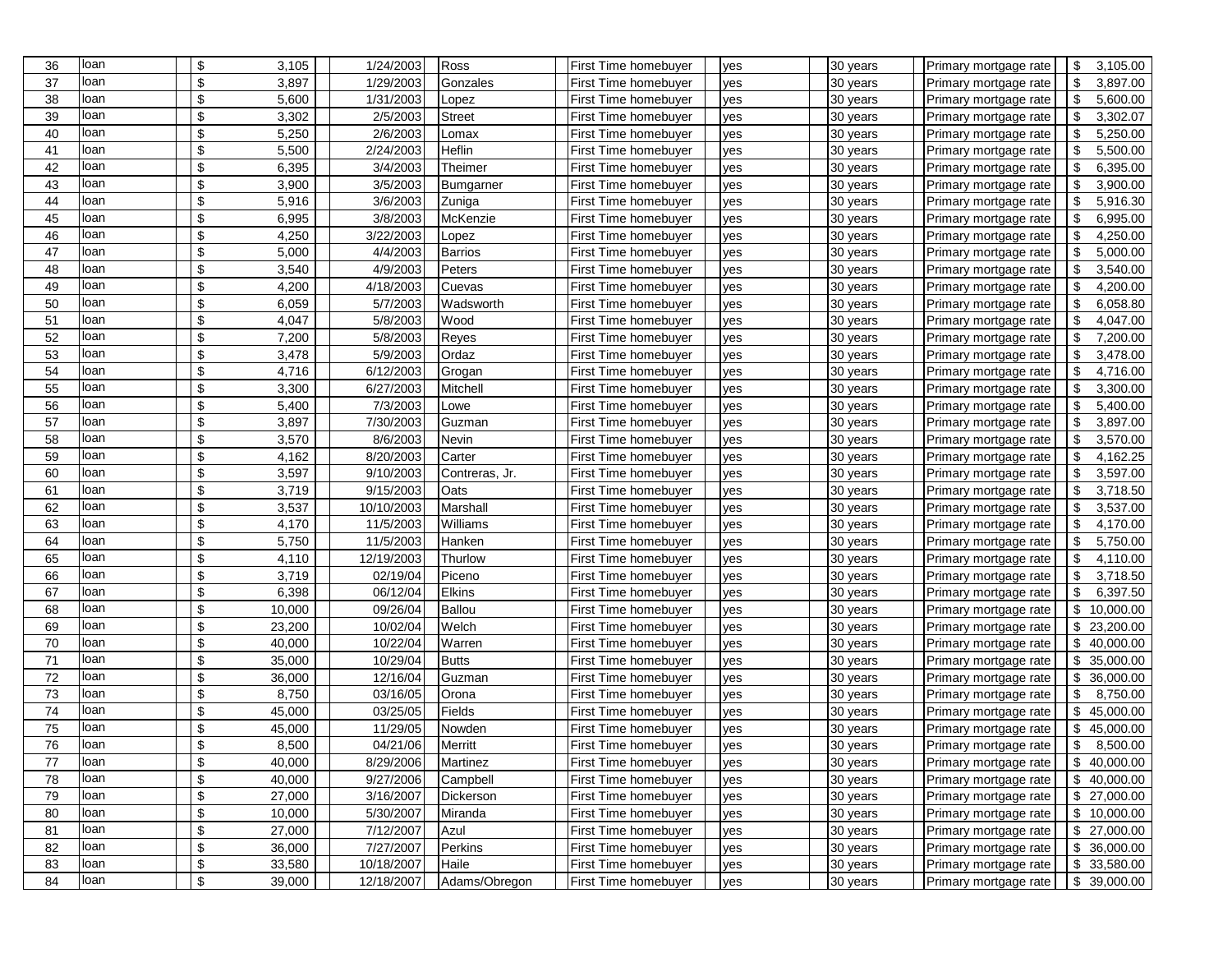| 85  | loan | \$                        | 47,190 | 4/22/2008  | Blizard            | <b>First Time homebuyer</b> | yes | 30 years | Primary mortgage rate | \$47,190.00                |
|-----|------|---------------------------|--------|------------|--------------------|-----------------------------|-----|----------|-----------------------|----------------------------|
| 86  | loan | \$                        | 7,995  | 4/24/2008  | Escobar/Rodriguez  | First Time homebuyer        | ves | 30 years | Primary mortgage rate | \$<br>7,995.00             |
| 87  | loan | \$                        | 49,500 | 4/25/2008  | Vander-Weide       | <b>First Time homebuyer</b> | yes | 30 years | Primary mortgage rate | \$<br>49,500.00            |
| 88  | loan | \$                        | 10,800 | 5/1/2008   | Munoz/Chicaul      | <b>First Time homebuyer</b> | yes | 30 years | Primary mortgage rate | \$<br>10,800.00            |
| 89  | loan | \$                        | 45,870 | 5/14/2008  | Jordan/Quintanilla | <b>First Time homebuyer</b> | yes | 30 years | Primary mortgage rate | \$<br>45,870.00            |
| 90  | loan | \$                        | 45,400 | 5/23/2008  | Robles             | <b>First Time homebuyer</b> | yes | 30 years | Primary mortgage rate | \$<br>45,400.00            |
| 91  | loan | \$                        | 33,473 | 6/17/2008  | Stretch            | First Time homebuyer        | yes | 30 years | Primary mortgage rate | $\sqrt{2}$<br>33,473.00    |
| 92  | loan | \$                        | 28,000 | 6/18/2008  | Wiechert           | <b>First Time homebuyer</b> | yes | 30 years | Primary mortgage rate | $\sqrt{3}$<br>28,000.00    |
| 93  | loan | \$                        | 30,000 | 6/27/2008  | Monreal            | <b>First Time homebuyer</b> | yes | 30 years | Primary mortgage rate | \$<br>30,000.00            |
| 94  | loan | \$                        | 35,000 | 6/27/2008  | Monreal            | First Time homebuyer        | yes | 30 years | Primary mortgage rate | \$<br>35,000.00            |
| 95  | loan | \$                        | 55,100 | 7/10/2008  | Martinez           | <b>First Time homebuyer</b> | ves | 30 years | Primary mortgage rate | $\sqrt{3}$<br>55,100.00    |
| 96  | loan | \$                        | 6,971  | 7/25/2008  | Harper-Woods       | <b>First Time homebuyer</b> | yes | 30 years | Primary mortgage rate | \$<br>6,970.50             |
| 97  | loan | \$                        | 42,761 | 7/25/2008  | Flores             | <b>First Time homebuyer</b> | yes | 30 years | Primary mortgage rate | \$<br>42,761.00            |
| 98  | loan | \$                        | 39,875 | 8/19/2008  | Pinkston           | <b>First Time homebuyer</b> | yes | 30 years | Primary mortgage rate | \$<br>39,875.00            |
| 99  | loan | \$                        | 20,000 | 8/28/2008  | Escobar            | <b>First Time homebuyer</b> | yes | 30 years | Primary mortgage rate | \$<br>20,000.00            |
| 100 | loan | \$                        | 43,500 | 9/9/2008   | Griego             | First Time homebuyer        | yes | 30 years | Primary mortgage rate | \$<br>43,500.00            |
| 101 | loan | \$                        | 4,800  | 9/17/2008  | Padgett            | <b>First Time homebuyer</b> | yes | 30 years | Primary mortgage rate | \$<br>4,800.00             |
| 102 | loan | \$                        | 37,000 | 9/21/2008  | Lara               | First Time homebuyer        | yes | 30 years | Primary mortgage rate | $\sqrt{3}$<br>37,000.00    |
| 103 | loan | \$                        | 34,284 | 9/23/2008  | Santa Cruz         | <b>First Time homebuyer</b> | yes | 30 years | Primary mortgage rate | \$<br>34,284.47            |
| 104 | loan | \$                        | 5,157  | 9/23/2008  | Santa Cruz         | <b>First Time homebuyer</b> | yes | 30 years | Primary mortgage rate | \$<br>5,156.53             |
| 105 | loan | \$                        | 16,085 | 9/24/2008  | Hull               | First Time homebuyer        | yes | 30 years | Primary mortgage rate | \$<br>16,085.00            |
| 106 | loan | \$                        | 25,538 | 9/26/2008  | Streeter           | <b>First Time homebuyer</b> | yes | 30 years | Primary mortgage rate | $\sqrt{3}$<br>25,538.00    |
| 107 | loan | \$                        | 22,593 | 10/9/2008  | <b>Stickley</b>    | <b>First Time homebuyer</b> | yes | 30 years | Primary mortgage rate | \$22,593.00                |
| 108 | loan | \$                        | 7,100  | 10/24/2008 | Pena               | <b>First Time homebuyer</b> | yes | 30 years | Primary mortgage rate | \$<br>7,100.00             |
| 109 | loan | \$                        | 31,300 | 11/7/2008  | Cansino            | First Time homebuyer        | yes | 30 years | Primary mortgage rate | \$<br>31,300.00            |
| 110 | loan | \$                        | 23,390 | 12/2/2008  | Lepe               | First Time homebuyer        | yes | 30 years | Primary mortgage rate | $\sqrt[6]{3}$<br>23,390.00 |
| 111 | loan | \$                        | 30,755 | 12/9/2008  | Wiley              | First Time homebuyer        | yes | 30 years | Primary mortgage rate | \$<br>30,755.00            |
| 112 | loan | \$                        | 18,500 | 12/17/2008 | ladevaia           | <b>First Time homebuyer</b> | yes | 30 years | Primary mortgage rate | \$18,500.00                |
| 113 | loan | \$                        | 14,171 | 1/9/2009   | Romo               | First Time homebuyer        | yes | 30 years | Primary mortgage rate | \$14,171.00                |
| 114 | loan | \$                        | 23,250 | 2/21/2009  | McDonough          | First Time homebuyer        | yes | 30 years | Primary mortgage rate | \$<br>23,250.00            |
| 115 | loan | \$                        | 3,300  | 2/25/2009  | Escoto             | First Time homebuyer        | yes | 30 years | Primary mortgage rate | \$<br>3,300.00             |
| 116 | loan | \$                        | 6,650  | 3/13/2009  | Johnson            | First Time homebuyer        | yes | 30 years | Primary mortgage rate | \$<br>6,650.00             |
| 117 | loan | \$                        | 13,831 | 4/9/2009   | Medina-Calzada     | First Time homebuyer        | yes | 30 years | Primary mortgage rate | $\sqrt{3}$<br>13,831.00    |
| 118 | loan | \$                        | 10,739 | 4/9/2009   | Alcala             | <b>First Time homebuyer</b> | yes | 30 years | Primary mortgage rate | \$<br>10,739.00            |
| 119 | loan | \$                        | 5,075  | 4/20/2009  | Earl               | First Time homebuyer        | yes | 30 years | Primary mortgage rate | \$<br>5,075.00             |
| 120 | loan | \$                        | 4,025  | 5/6/2009   | <b>Boykins</b>     | <b>First Time homebuyer</b> | yes | 30 years | Primary mortgage rate | $\sqrt{3}$<br>4,025.00     |
| 121 | loan | \$                        | 2,765  | 5/27/2009  | Struble            | <b>First Time homebuyer</b> | yes | 30 years | Primary mortgage rate | \$<br>2,765.00             |
| 122 | loan | $\sqrt[6]{\frac{1}{2}}$   | 6,034  | 7/7/2009   | Nunez              | First Time homebuyer        | yes | 30 years | Primary mortgage rate | \$<br>6,034.00             |
| 123 | loan | \$                        | 14,550 | 7/9/2009   | Hopkins            | <b>First Time homebuyer</b> | yes | 30 years | Primary mortgage rate | \$<br>14,550.00            |
| 124 | loan | \$                        | 20,000 | 7/15/2009  | Loranty            | First Time homebuyer        | yes | 30 years | Primary mortgage rate | \$<br>20,000.00            |
| 125 | loan | \$                        | 5,874  | 7/28/2009  | Pilkinton          | First Time homebuyer        | yes | 30 years | Primary mortgage rate | \$<br>5,874.00             |
| 126 | loan | \$                        | 6,573  | 10/23/2009 | Abarca             | First Time homebuyer        | yes | 30 years | Primary mortgage rate | $\sqrt{3}$<br>6,572.83     |
| 127 | loan | $\boldsymbol{\$}$         | 20,000 | 12/15/2009 | Barahona           | First Time homebuyer        | yes | 30 years | Primary mortgage rate | \$20,000.00                |
| 128 | loan | $\boldsymbol{\$}$         | 20,000 | 10/29/2009 | Waddell            | First Time homebuyer        | yes | 30 years | Primary mortgage rate | \$20,000.00                |
| 129 | loan | \$                        | 20,000 | 11/16/2009 | Rogers             | First Time homebuyer        | yes | 30 years | Primary mortgage rate | \$20,000.00                |
| 130 | loan | $\boldsymbol{\$}$         | 6,500  | 1/20/2010  | Cook/Delena        | First Time homebuyer        | yes | 30 years | Primary mortgage rate | $\sqrt{3}$<br>6,500.00     |
| 131 | loan | $\boldsymbol{\$}$         | 20,000 | 3/31/2010  | Laible             | First Time homebuyer        | yes | 30 years | Primary mortgage rate | \$20,000.00                |
| 132 | loan | \$                        | 20,000 | 1/23/2010  | Ferraro            | First Time homebuyer        | yes | 30 years | Primary mortgage rate | \$<br>20,000.00            |
| 133 | loan | $\boldsymbol{\mathsf{S}}$ | 4,492  | 3/24/2010  | Aleman             | First Time homebuyer        | yes | 30 years | Primary mortgage rate | $\sqrt{3}$<br>4,491.63     |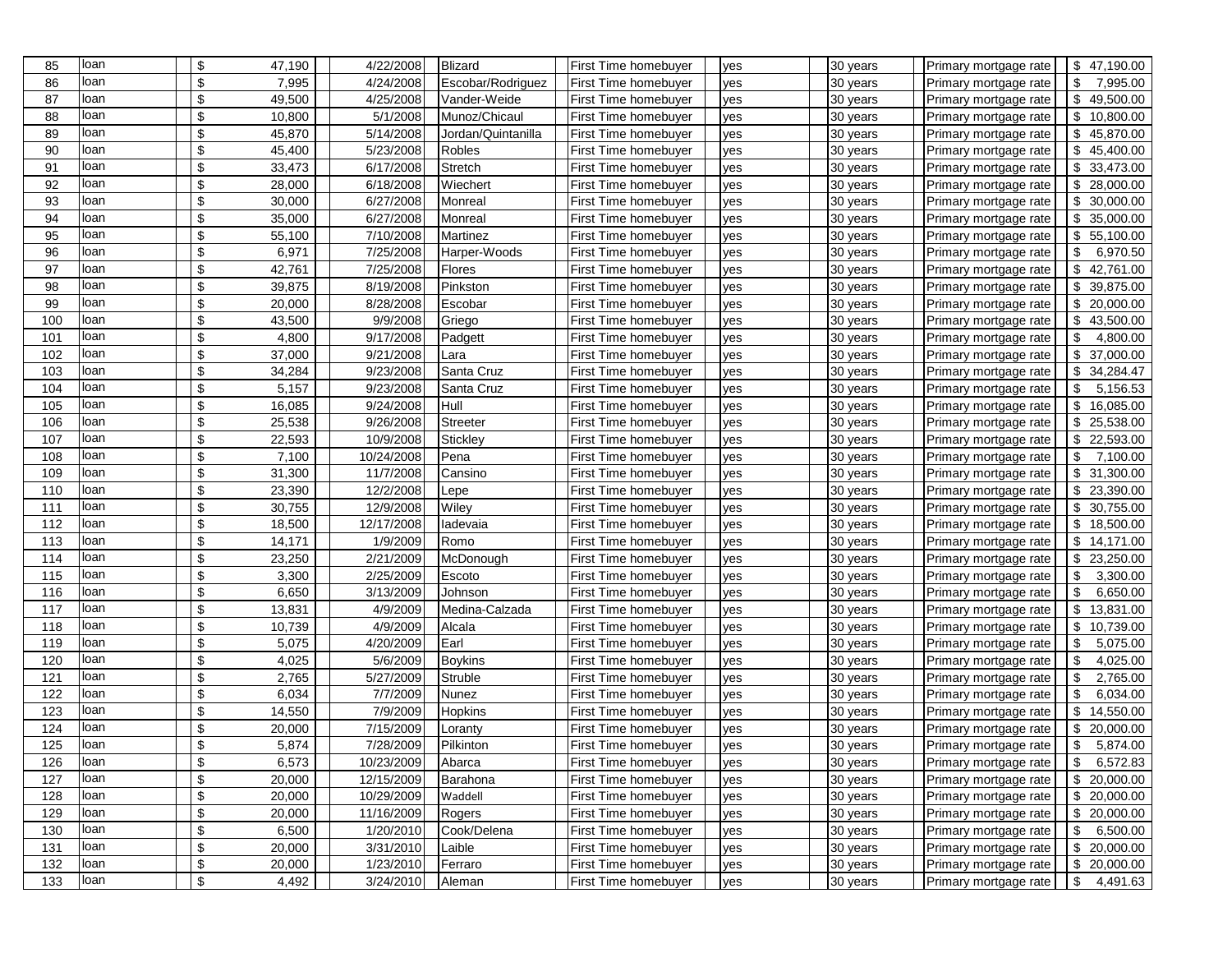| 134 | loan         | \$                        | 20,000    | 4/27/2010  | Stanfield III   | <b>First Time homebuyer</b> | ves | 30 years | Primary mortgage rate | \$20,000.00     |
|-----|--------------|---------------------------|-----------|------------|-----------------|-----------------------------|-----|----------|-----------------------|-----------------|
| 135 | loan         | \$                        | 20,000    | 6/10/2010  | Carter          | <b>First Time homebuyer</b> | ves | 30 years | Primary mortgage rate | \$<br>20,000.00 |
| 136 | loan         | \$                        | 5,969     | 8/3/2010   | Pewterbaugh     | <b>First Time homebuyer</b> | yes | 30 years | Primary mortgage rate | \$<br>5,969.00  |
| 137 | loan         | \$                        | 5,100     | 7/2/2010   | Carter          | <b>First Time homebuyer</b> | ves | 30 years | Primary mortgage rate | \$<br>5,100.00  |
| 138 | loan         | \$                        | 20,000    | 8/19/2010  | Valencia IV     | First Time homebuyer        | ves | 30 years | Primary mortgage rate | \$<br>20,000.00 |
| 139 | loan         | $\sqrt[6]{\frac{1}{2}}$   | 20,000    | 8/6/2010   | Nepomuceno      | <b>First Time homebuyer</b> | ves | 30 years | Primary mortgage rate | \$<br>20,000.00 |
| 140 | loan         | Ŝ                         | 20,000    | 8/12/2010  | Equihua         | First Time homebuyer        | ves | 30 years | Primary mortgage rate | \$<br>20,000.00 |
| 141 | loan         | \$                        | 6.900     | 7/28/2010  | Cotton          | <b>First Time homebuyer</b> | ves | 30 years | Primary mortgage rate | \$<br>6.900.00  |
| 142 | loan         | \$                        | 20,000    | 8/16/2010  | Dougherty       | <b>First Time homebuyer</b> | ves | 30 years | Primary mortgage rate | \$<br>20,000.00 |
| 143 | loan         | $\boldsymbol{\mathsf{S}}$ | 5,820     | 8/17/2010  | Cortez          | First Time homebuyer        | ves | 30 years | Primary mortgage rate | \$<br>5,820.00  |
| 144 | loan         | \$                        | 19,967    | 9/8/2010   | <b>Hoskins</b>  | <b>First Time homebuyer</b> | ves | 30 years | Primary mortgage rate | \$<br>19,967.06 |
| 145 | loan         | \$                        | 20,000    | 8/14/2010  | McIntyre        | <b>First Time homebuyer</b> | ves | 30 years | Primary mortgage rate | \$<br>20,000.00 |
| 146 | loan         | \$                        | 18,819    | 10/7/2010  | Lozano          | <b>First Time homebuyer</b> | ves | 30 years | Primary mortgage rate | \$<br>18,818.62 |
| 147 | loan         | \$                        | 9,128     | 8/25/2010  | Reyes           | First Time homebuyer        | ves | 30 years | Primary mortgage rate | \$<br>9,128.00  |
| 148 | loan         | \$                        | 19,700    | 11/23/2010 | Huante          | First Time homebuyer        | ves | 30 years | Primary mortgage rate | \$<br>19,700.00 |
| 149 | loan         | \$                        | 5,643     | 11/4/2010  | Wright          | <b>First Time homebuyer</b> | ves | 30 years | Primary mortgage rate | \$<br>5,643.00  |
| 150 | loan         | \$                        | 14,495    | 11/30/2010 | <b>Macias</b>   | <b>First Time homebuyer</b> | ves | 30 years | Primary mortgage rate | \$<br>14,495.00 |
| 151 | loan         | \$                        | 20,000    | 4/14/2011  | Gonzales        | <b>First Time homebuyer</b> | ves | 30 years | Primary mortgage rate | \$<br>20,000.00 |
| 152 | loan         | \$                        | 15,348    | 1/5/2011   | Gray            | <b>First Time homebuyer</b> | ves | 30 years | Primary mortgage rate | 15,348.00<br>\$ |
| 153 | loan         | \$                        | 7,860     | 8/13/2010  | Collins         | First Time homebuyer        | ves | 30 years | Primary mortgage rate | \$<br>7,860.00  |
| 154 | loan         | \$                        | 5,460     | 11/23/2010 | Mondor          | <b>First Time homebuyer</b> | ves | 30 years | Primary mortgage rate | \$<br>5,460.00  |
| 155 | loan         | Ŝ                         | 6,669     | 12/082010  | <b>Brown</b>    | <b>First Time homebuyer</b> | yes | 30 years | Primary mortgage rate | \$<br>6,669.00  |
| 156 | loan         | \$                        | 8,190     | 12/20/2010 | Freitas         | <b>First Time homebuyer</b> | ves | 30 years | Primary mortgage rate | 8,190.00<br>\$  |
| 157 | loan         | \$                        | 5,576     | 12/9/2010  | Camarillo       | <b>First Time homebuyer</b> | ves | 30 years | Primary mortgage rate | \$<br>5,576.00  |
| 158 | loan         | \$                        | 5,295     | 12/13/2010 | Crank           | First Time homebuyer        | ves | 30 years | Primary mortgage rate | \$<br>5,295.46  |
| 159 | loan         | \$                        | 9,045     | 12/15/2010 | McFarland       | First Time homebuyer        | yes | 30 years | Primary mortgage rate | \$<br>9,045.00  |
| 160 | loan         | \$                        | 4,968     | 1/24/2011  | Fisher          | <b>First Time homebuyer</b> | ves | 30 years | Primary mortgage rate | \$<br>4,968.00  |
| 161 | loan         | \$                        | 5,400     | 3/4/2011   | Amaya           | <b>First Time homebuyer</b> | ves | 30 years | Primary mortgage rate | \$<br>5,400.00  |
| 162 | loan         | \$                        | 5,394     | 5/25/2011  | Montfleurv      | First Time homebuyer        | ves | 30 years | Primary mortgage rate | \$<br>5,394.00  |
| 163 | loan         | \$                        | 20,000    | 6/17/2011  | Puente Becerra  | First Time homebuyer        | yes | 30 years | Primary mortgage rate | \$<br>20,000.00 |
| 164 | loan         | \$                        | 4,279     | 10/13/2011 | <b>Benfield</b> | <b>First Time homebuyer</b> | ves | 30 years | Primary mortgage rate | 4,278.50<br>\$  |
| 165 | loan         | \$                        | 5,025     | 10/17/2011 | Cardenas        | <b>First Time homebuyer</b> | ves | 30 years | Primary mortgage rate | \$<br>5,025.00  |
| 166 | loan         | \$                        | 7,103     | 12/13/2011 | Hernandez       | <b>First Time homebuyer</b> | yes | 30 years | Primary mortgage rate | \$<br>7,103.00  |
|     |              |                           |           |            |                 |                             |     |          |                       |                 |
|     | <b>TOTAL</b> | \$                        | 2,251,159 |            |                 |                             |     |          |                       |                 |

\*These properties have recorded affordability covenants, also to be retained by the Housing Successor Agency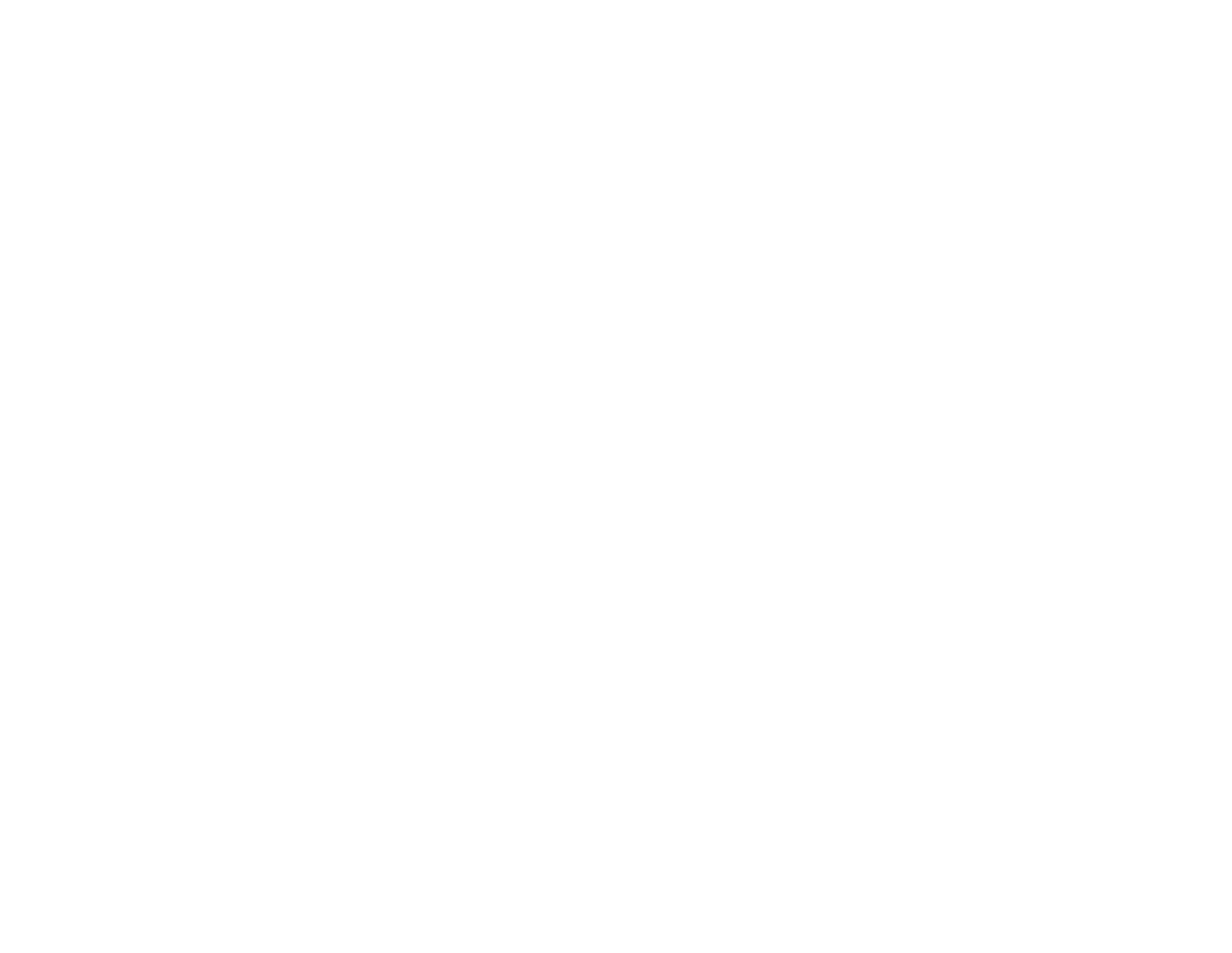**City of Victorville Inventory of Assets Received Pursuant to Health and Safety Code section 34176 (a) (2)** 

| Item#          | Type of payment a/              | Type of property<br>with which they<br>payments are<br>associated b/ | <b>Property owner</b>                                   | <b>Entity that</b><br>collects the<br>payments | <b>Entity to which</b><br>the collected<br>payments are<br>ultimately<br>remitted | <b>Purpose for</b><br>which the<br>payments are<br>used | Is the property<br>encumbered<br>by a low-mod<br>housing<br>covenant? | Source of low-<br>mod housing<br>covenant c/ | Item # from<br><b>Exhibit A the</b><br>rent/operation<br>is associated<br>with (if<br>applicable) |
|----------------|---------------------------------|----------------------------------------------------------------------|---------------------------------------------------------|------------------------------------------------|-----------------------------------------------------------------------------------|---------------------------------------------------------|-----------------------------------------------------------------------|----------------------------------------------|---------------------------------------------------------------------------------------------------|
|                | <b>Residual Receipt Payment</b> | low mod housing                                                      | SCHDC (Northgate)                                       | <b>SCHDC</b>                                   | <b>Victorville RDA</b>                                                            | low mod housing                                         | yes                                                                   | CRL                                          | N/A                                                                                               |
| 2              | <b>Residual Receipt Payment</b> | low mod housing                                                      | Victorville Housing<br>Partnership, LP<br>(Impressions) | Victorville<br>Housing<br>Partnership, LP      | Victorville RDA                                                                   | low mod housing                                         | ves                                                                   | <b>CRL</b>                                   | N/A                                                                                               |
| 3              | <b>Residual Receipt Payment</b> | low mod housing                                                      | Pacific West<br>(Rodeo Meadows)                         | Pacific West                                   | Victorville RDA                                                                   | low mod housing                                         | yes                                                                   | <b>CRL</b>                                   | N/A                                                                                               |
| 4              | <b>Residual Receipt Payment</b> | low mod housing                                                      | Victorville RDA*                                        | <b>Amcal Hillcrest</b><br>Court Fund           | Victorville RDA                                                                   | low mod housing                                         | ves                                                                   | <b>CRL</b>                                   | #36                                                                                               |
| 5              |                                 |                                                                      |                                                         |                                                |                                                                                   |                                                         |                                                                       |                                              |                                                                                                   |
| 6              |                                 |                                                                      |                                                         |                                                |                                                                                   |                                                         |                                                                       |                                              |                                                                                                   |
| $\overline{7}$ |                                 |                                                                      |                                                         |                                                |                                                                                   |                                                         |                                                                       |                                              |                                                                                                   |
| 8              |                                 |                                                                      |                                                         |                                                |                                                                                   |                                                         |                                                                       |                                              |                                                                                                   |
| 9              |                                 |                                                                      |                                                         |                                                |                                                                                   |                                                         |                                                                       |                                              |                                                                                                   |
| 10             |                                 |                                                                      |                                                         |                                                |                                                                                   |                                                         |                                                                       |                                              |                                                                                                   |
| 11             |                                 |                                                                      |                                                         |                                                |                                                                                   |                                                         |                                                                       |                                              |                                                                                                   |
| 12             |                                 |                                                                      |                                                         |                                                |                                                                                   |                                                         |                                                                       |                                              |                                                                                                   |
| 13             |                                 |                                                                      |                                                         |                                                |                                                                                   |                                                         |                                                                       |                                              |                                                                                                   |
| 14             |                                 |                                                                      |                                                         |                                                |                                                                                   |                                                         |                                                                       |                                              |                                                                                                   |
| 15             |                                 |                                                                      |                                                         |                                                |                                                                                   |                                                         |                                                                       |                                              |                                                                                                   |
| 16             |                                 |                                                                      |                                                         |                                                |                                                                                   |                                                         |                                                                       |                                              |                                                                                                   |
| 17             |                                 |                                                                      |                                                         |                                                |                                                                                   |                                                         |                                                                       |                                              |                                                                                                   |
| 18             |                                 |                                                                      |                                                         |                                                |                                                                                   |                                                         |                                                                       |                                              |                                                                                                   |
| 19             |                                 |                                                                      |                                                         |                                                |                                                                                   |                                                         |                                                                       |                                              |                                                                                                   |
| 20             |                                 |                                                                      |                                                         |                                                |                                                                                   |                                                         |                                                                       |                                              |                                                                                                   |

\*property to be transferred to Amcal Hillcrest Court Fund pursuant to enforceable obligation of former RDA

a/ May include revenues from rents, operation of properties, residual receipt payments from developers, conditional grant repayments, costs savings and proceeds from refinancing, and principal and interest payments from homebuyers subject to enforceable income limits.

b/ May include low-mod housing, mixed-income housing, low-mod housing with commercial space, mixed-income housing with commercial space.

c/ May include California Redevelopment Law, tax credits, state bond indentures, and federal funds requirements.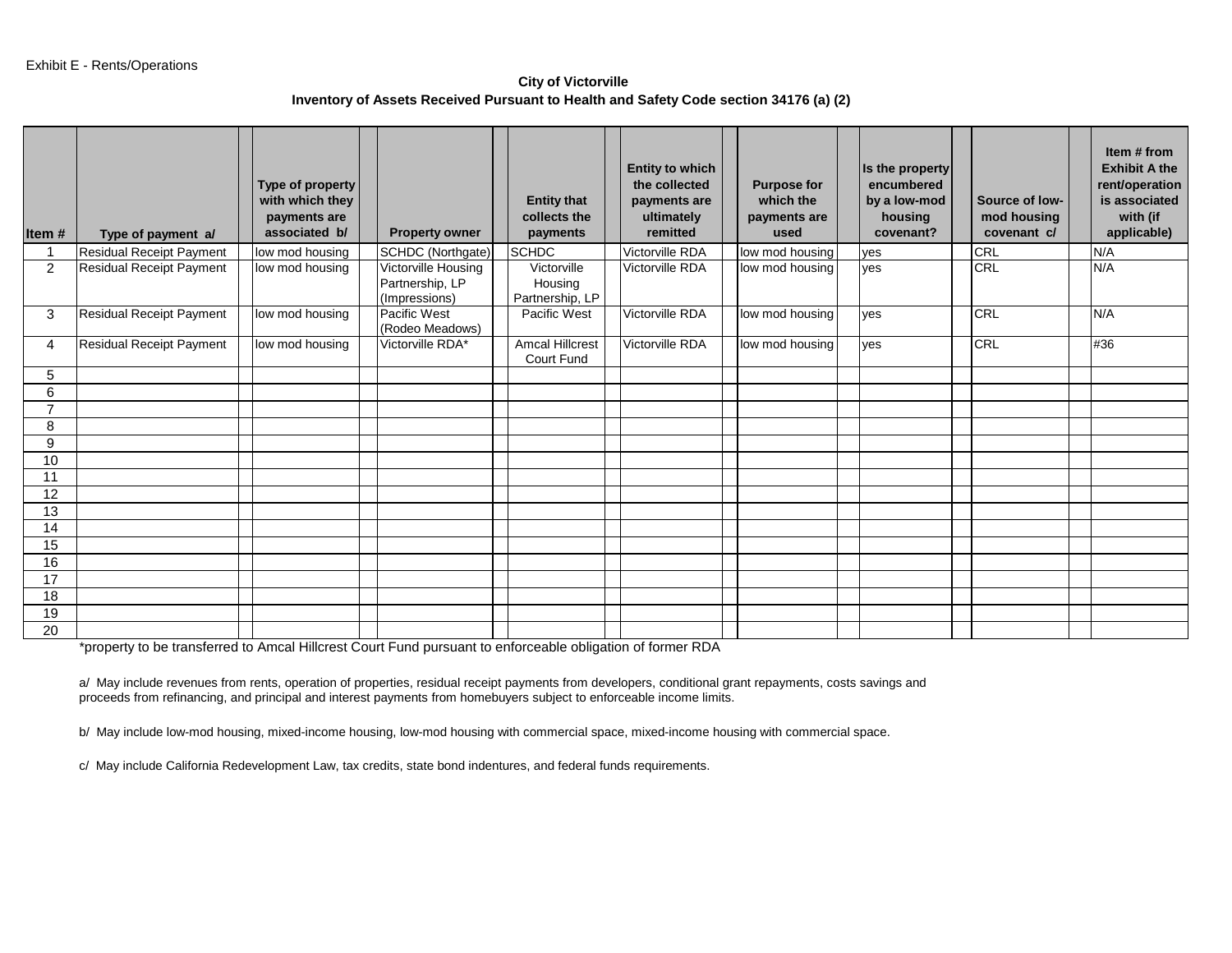**City of Victorville Inventory of Assets Received Pursuant to Health and Safety Code section 34176 (a) (2)** 

| Item#          | Type of payment a/ | Type of property<br>with which the<br>payments are<br>associated b/ | <b>Property</b><br>owner | <b>Entity that</b><br>collects the<br>payments | <b>Entity to which</b><br>the collected<br>payments are<br>ultimately<br>remitted | <b>Purpose for</b><br>which the<br>payments are<br>used | Is the property<br>encumbered<br>by a low-mod<br>housing<br>covenant? | Source of low-<br>mod housing<br>covenant c/ | Item # from<br><b>Exhibit A the rent</b><br>is associated<br>with (if<br>applicable) |
|----------------|--------------------|---------------------------------------------------------------------|--------------------------|------------------------------------------------|-----------------------------------------------------------------------------------|---------------------------------------------------------|-----------------------------------------------------------------------|----------------------------------------------|--------------------------------------------------------------------------------------|
|                |                    |                                                                     |                          |                                                |                                                                                   |                                                         |                                                                       |                                              |                                                                                      |
| $\overline{c}$ |                    |                                                                     |                          |                                                |                                                                                   |                                                         |                                                                       |                                              |                                                                                      |
| 3              |                    |                                                                     |                          |                                                |                                                                                   |                                                         |                                                                       |                                              |                                                                                      |
| 4              |                    |                                                                     |                          |                                                |                                                                                   |                                                         |                                                                       |                                              |                                                                                      |
| 5              |                    |                                                                     |                          |                                                |                                                                                   |                                                         |                                                                       |                                              |                                                                                      |
| 6              |                    |                                                                     |                          |                                                |                                                                                   |                                                         |                                                                       |                                              |                                                                                      |
| $\overline{7}$ |                    |                                                                     |                          |                                                |                                                                                   |                                                         |                                                                       |                                              |                                                                                      |
| 8              |                    |                                                                     |                          |                                                |                                                                                   |                                                         |                                                                       |                                              |                                                                                      |
| 9              |                    |                                                                     |                          |                                                |                                                                                   |                                                         |                                                                       |                                              |                                                                                      |
| 10             |                    |                                                                     |                          |                                                |                                                                                   |                                                         |                                                                       |                                              |                                                                                      |
| 11             |                    |                                                                     |                          |                                                |                                                                                   |                                                         |                                                                       |                                              |                                                                                      |
| 12             |                    |                                                                     |                          |                                                |                                                                                   |                                                         |                                                                       |                                              |                                                                                      |
| 13             |                    |                                                                     |                          |                                                |                                                                                   |                                                         |                                                                       |                                              |                                                                                      |
| 14             |                    |                                                                     |                          |                                                |                                                                                   |                                                         |                                                                       |                                              |                                                                                      |
| 15             |                    |                                                                     |                          |                                                |                                                                                   |                                                         |                                                                       |                                              |                                                                                      |
| 16             |                    |                                                                     |                          |                                                |                                                                                   |                                                         |                                                                       |                                              |                                                                                      |
| 17             |                    |                                                                     |                          |                                                |                                                                                   |                                                         |                                                                       |                                              |                                                                                      |
| 18             |                    |                                                                     |                          |                                                |                                                                                   |                                                         |                                                                       |                                              |                                                                                      |
| 19             |                    |                                                                     |                          |                                                |                                                                                   |                                                         |                                                                       |                                              |                                                                                      |
| 20             |                    |                                                                     |                          |                                                |                                                                                   |                                                         |                                                                       |                                              |                                                                                      |

a/ May include rents or home loan payments.

b/ May include low-mod housing, mixed-income housing, low-mod housing with commercial space, mixed-income housing with commercial space.

c/ May include California Redevelopment Law, tax credits, state bond indentures, and federal funds requirements.